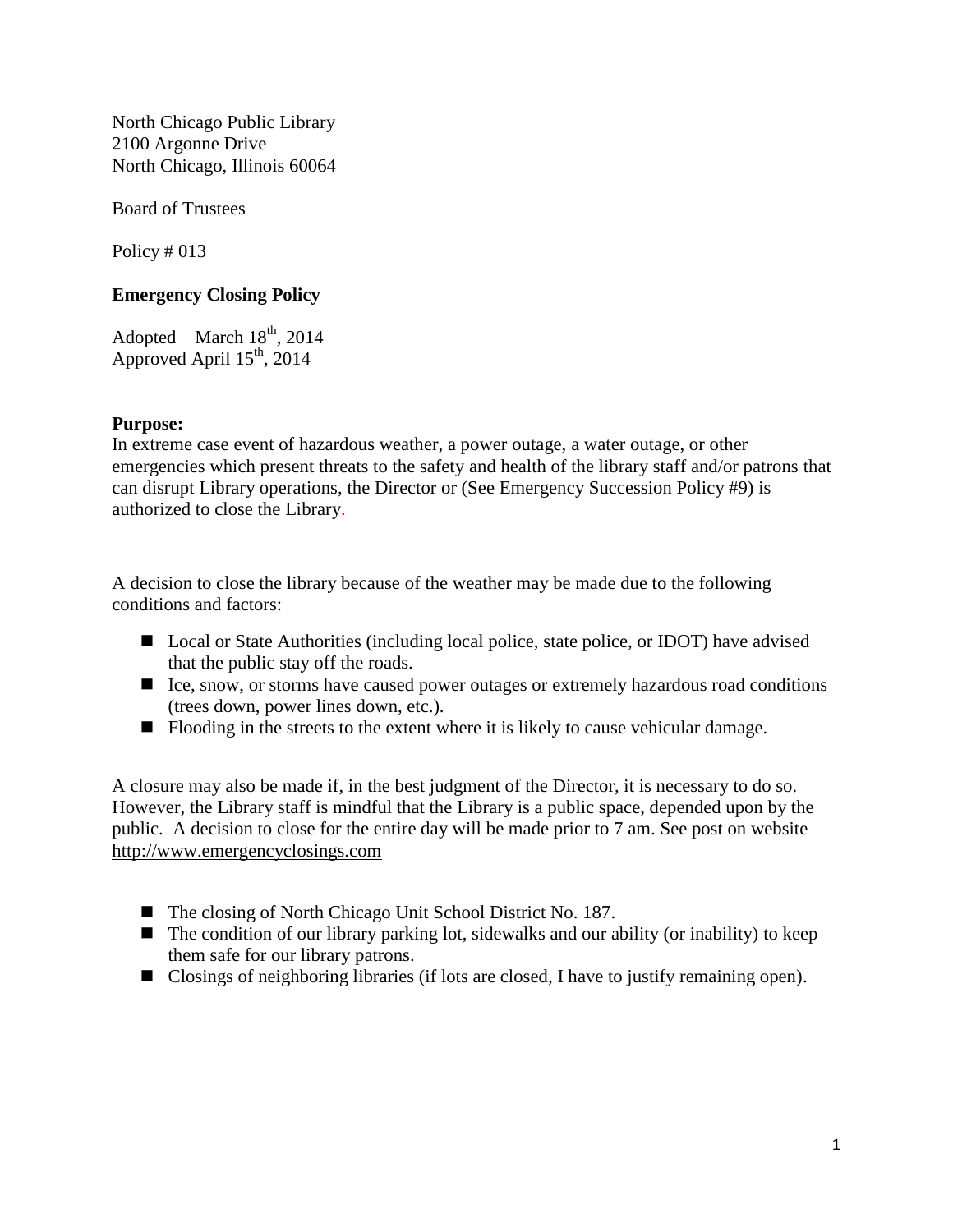## **Library Building Procedures:**

In the event of a power or HVAC failure, the decision to close will be made upon the following factors:

- In the Summer, if the inside temperature reaches 85 degrees, the staff will be retained for an hour, and all computer equipment will be shut off to avoid damage due to overheating. A staff manager will be retained for a second half-hour, in case the building is able to be re-opened. After the full hour, the building will be closed for the day. One staff member will remain at the library with unattended children and until all patrons have left the building. Signage will be posted, and the City and the police will be notified of the closing. Additionally, the library staff will notify local radio and TV stations of the closing. Messages will be posted on the library's webpage, and on our Facebook wall. An E-mail blast message will be sent to all area libraries to notify them of our library's closing.
- $\blacksquare$  In the Winter, if the inside temperature drops to 60 degrees, the same procedure will be followed.
- In the event of a power outage on or after 5 pm (Winter) or 5 pm (Summer), the building will immediately be closed for the day.

In the event of a water outage, the building will be closed after a half-hour without water, due to sanitary conditions. A staff manager will remain for another half-hour. After the full hour, the building will be close.

# **Library Patrons Procedures**

The Library Director will determine to make a decision to close early or open late is possible if the snow is still falling heavily. The library clerk will make an announcement of the early closing at 2 pm so that people will have plenty time of warning. Staff is instructed to look around for patrons that might need to call for a ride and we will make several announcements to give people ample time to make other plans. If someone was left at closing we would follow our usual procedures, wait 15 minutes, and then call the police.

The Director will e-mail the Library Board President and the Board members of the time of the decision are made. The library will alert the public with a change in our public phone message, WGN, our web site, the City web site, and other social networking sites. See post on website [http://www.emergencyclosings.com](http://www.emergencyclosings.com/)